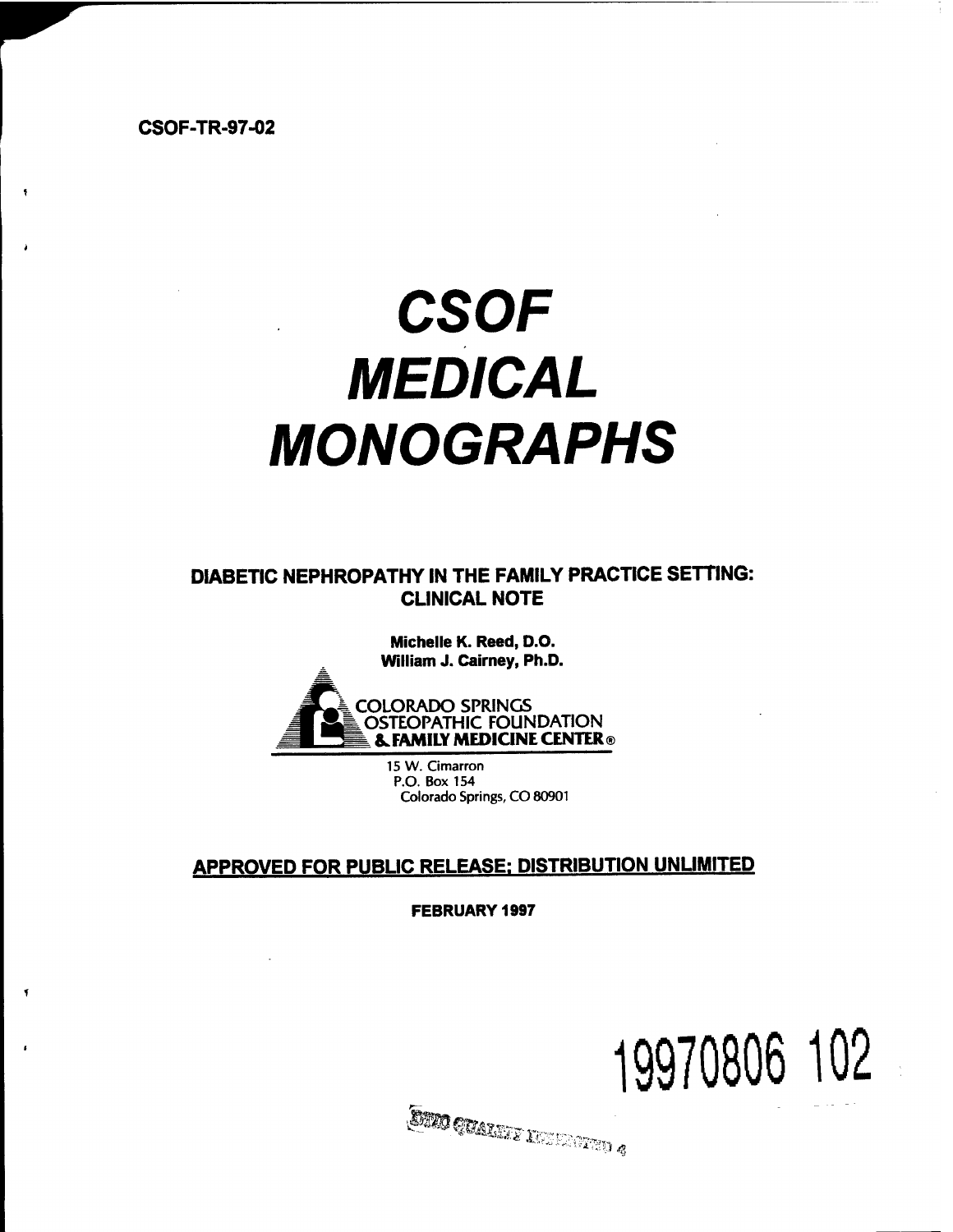#### CSOF-TR-97-02

This research report was prepared in accordance with Procedural Instruction 97-1, Research & Development, Colorado Springs Osteopathic Foundation & Family Medicine Center. The research was conducted under partial support from Grant # 2 D15 PE 18074, Health Resources and Services Administration, Department of Health and Human Services, Public Health Service. Michelle K. Reed, D.O. was the Principal Investigator for the project and was in charge of the work.

This report has been reviewed and is cleared for open publication and/or public release. There is no objection to unlimited distribution of this report to the public at large. It is releasable to the National Technical Information Service, where it will be available to the general public, including foreign nationals.

WILLIAM J. CAIRNEY,  $\Phi$ h.D. Director of Medical Education: Administration & Research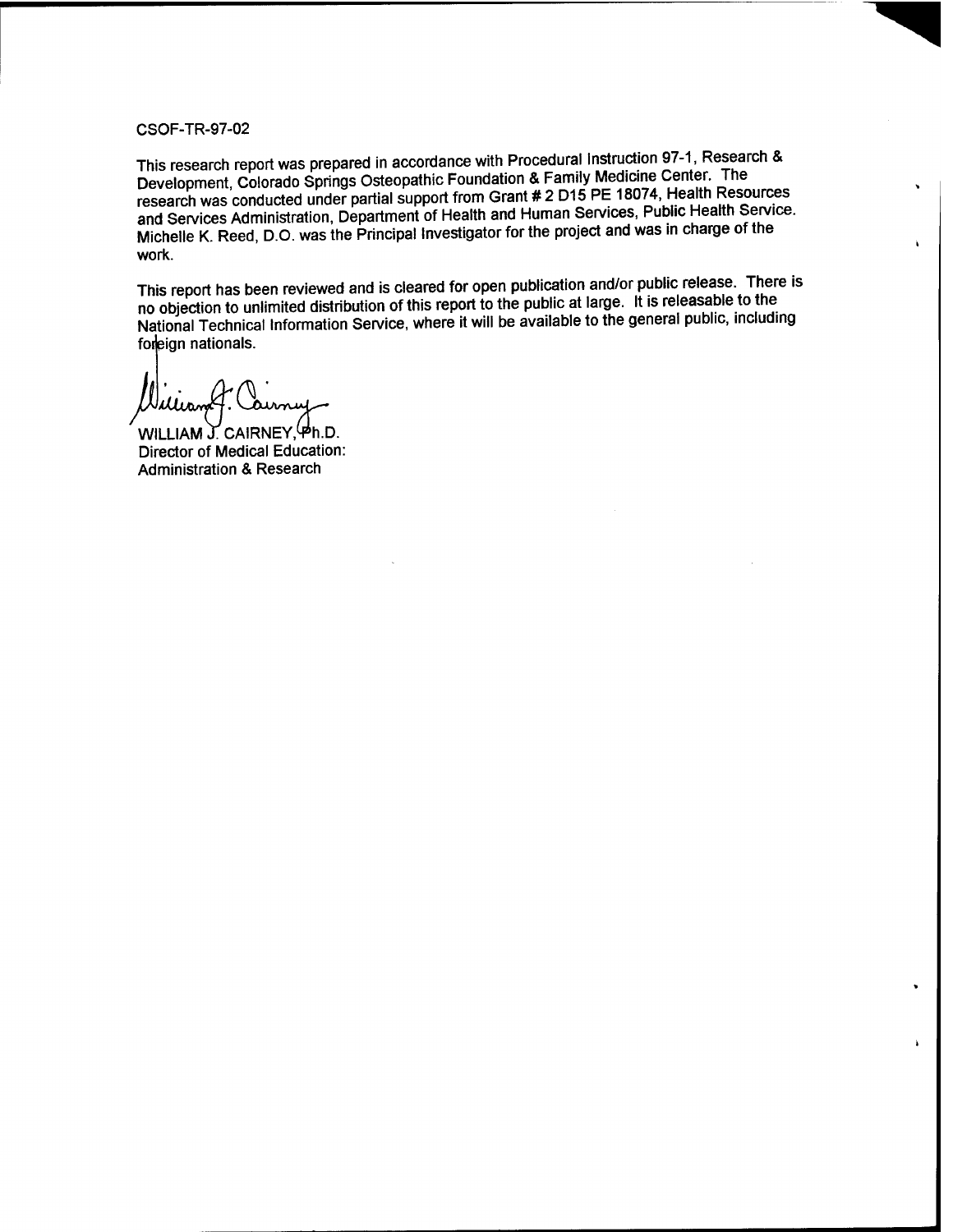| REPORT DOCUMENTATION PAGE                                                                                                                                                                                                                                                                                                                                                                                                                                                                                                                                                                                                                                                                                                           |                                             |                                            | Form Approved<br>OMB No. 0704-0188                         |
|-------------------------------------------------------------------------------------------------------------------------------------------------------------------------------------------------------------------------------------------------------------------------------------------------------------------------------------------------------------------------------------------------------------------------------------------------------------------------------------------------------------------------------------------------------------------------------------------------------------------------------------------------------------------------------------------------------------------------------------|---------------------------------------------|--------------------------------------------|------------------------------------------------------------|
| Public reporting burden for this collection of information is estimated to average 1 hour per response, including the time for reviewing instructions, searching existing data sources,<br>gathering and maintaining the data needed, and completing and reviewing the collection of information. Send comments regarding this burden estimate or any other aspect of this<br>collection of information, including suggestions for reducing this burden. to Washington Headquarters Services, Directorate for Information Operations and Reports, 1215 Jefferson<br>Davis Highway, Suite 1204, Arlington, VA 22202-4302, and to the Office of Management and Budget, Paperwork Reduction Project (0704-0188), Washington, DC 20503. |                                             |                                            |                                                            |
| 1. AGENCY USE ONLY (Leave blank)                                                                                                                                                                                                                                                                                                                                                                                                                                                                                                                                                                                                                                                                                                    | 2. REPORT DATE                              | 3. REPORT TYPE AND DATES COVERED           |                                                            |
|                                                                                                                                                                                                                                                                                                                                                                                                                                                                                                                                                                                                                                                                                                                                     | February 1997                               |                                            | Summary Report, Nov '94 - Jan '96<br>5. FUNDING NUMBERS    |
| 4. TITLE AND SUBTITLE                                                                                                                                                                                                                                                                                                                                                                                                                                                                                                                                                                                                                                                                                                               |                                             |                                            |                                                            |
| Diabetic Nephropathy in the Family Practice Setting:<br>Clinical Note                                                                                                                                                                                                                                                                                                                                                                                                                                                                                                                                                                                                                                                               |                                             |                                            | HRSA Grant                                                 |
| 6. AUTHOR(S)                                                                                                                                                                                                                                                                                                                                                                                                                                                                                                                                                                                                                                                                                                                        |                                             |                                            | #2 D 15 PE 18074                                           |
| Michelle K. Reed, DO; William J. Cairney, PhD                                                                                                                                                                                                                                                                                                                                                                                                                                                                                                                                                                                                                                                                                       |                                             |                                            |                                                            |
| 7. PERFORMING ORGANIZATION NAME(S) AND ADDRESS(ES)                                                                                                                                                                                                                                                                                                                                                                                                                                                                                                                                                                                                                                                                                  |                                             |                                            | 8. PERFORMING ORGANIZATION                                 |
| Colorado Springs Osteopathic Foundation<br>& Family Medicine Center                                                                                                                                                                                                                                                                                                                                                                                                                                                                                                                                                                                                                                                                 |                                             |                                            | <b>REPORT NUMBER</b>                                       |
| 15 West Cimarron                                                                                                                                                                                                                                                                                                                                                                                                                                                                                                                                                                                                                                                                                                                    |                                             |                                            | $CSOF-TR-97-02$                                            |
| Colorado Springs, Colorado 80903                                                                                                                                                                                                                                                                                                                                                                                                                                                                                                                                                                                                                                                                                                    |                                             |                                            |                                                            |
| 9. SPONSORING/MONITORING AGENCY NAME(S) AND ADDRESS(ES)                                                                                                                                                                                                                                                                                                                                                                                                                                                                                                                                                                                                                                                                             |                                             |                                            | 10. SPONSORING / MONITORING<br><b>AGENCY REPORT NUMBER</b> |
| Same as 7.                                                                                                                                                                                                                                                                                                                                                                                                                                                                                                                                                                                                                                                                                                                          |                                             |                                            | Same as 8.                                                 |
|                                                                                                                                                                                                                                                                                                                                                                                                                                                                                                                                                                                                                                                                                                                                     |                                             |                                            |                                                            |
| <b>11. SUPPLEMENTARY NOTES</b><br>Conducted under partial support of the Health Resources and Services<br>Administration (HRSA), Department of Health and Human Services                                                                                                                                                                                                                                                                                                                                                                                                                                                                                                                                                            |                                             |                                            |                                                            |
| 12a. DISTRIBUTION / AVAILABILITY STATEMENT                                                                                                                                                                                                                                                                                                                                                                                                                                                                                                                                                                                                                                                                                          |                                             |                                            | <b>12b. DISTRIBUTION CODE</b>                              |
| Approved for public release; distribution unlimited                                                                                                                                                                                                                                                                                                                                                                                                                                                                                                                                                                                                                                                                                 |                                             |                                            |                                                            |
|                                                                                                                                                                                                                                                                                                                                                                                                                                                                                                                                                                                                                                                                                                                                     |                                             |                                            |                                                            |
| 13. ABSTRACT (Maximum 200 words)                                                                                                                                                                                                                                                                                                                                                                                                                                                                                                                                                                                                                                                                                                    |                                             |                                            |                                                            |
| Diabetic nephropathy is a well known complication of both insulin-dependent and non-insulin<br>dependent diabetes mellitus. The classic findings of diabetic nephropathy are albuminuria,<br>hypertension, and progressive renal insufficiency. Primary care physicians can efficiently<br>monitor for the end organ complications of diabetes at routine office visits. Urinary evaluation<br>for microalbumin is an effective was to monitor for the effects of hyperglycemia on the kidneys.                                                                                                                                                                                                                                     |                                             |                                            |                                                            |
| <b>14. SUBJECT TERMS</b>                                                                                                                                                                                                                                                                                                                                                                                                                                                                                                                                                                                                                                                                                                            |                                             |                                            | <b>15. NUMBER OF PAGES</b><br>10                           |
| diabetes                                                                                                                                                                                                                                                                                                                                                                                                                                                                                                                                                                                                                                                                                                                            | NIDDM<br>CQI                                |                                            | <b>16. PRICE CODE</b>                                      |
| diabetic nephropathy<br>IDDM                                                                                                                                                                                                                                                                                                                                                                                                                                                                                                                                                                                                                                                                                                        |                                             | Continued Quality Improvement              |                                                            |
| 17. SECURITY CLASSIFICATION<br>OF REPORT                                                                                                                                                                                                                                                                                                                                                                                                                                                                                                                                                                                                                                                                                            | 18. SECURITY CLASSIFICATION<br>OF THIS PAGE | 19. SECURITY CLASSIFICATION<br>OF ABSTRACT | 20. LIMITATION OF ABSTRACT                                 |
| unclassified<br>NSN 7540-01-280-5500                                                                                                                                                                                                                                                                                                                                                                                                                                                                                                                                                                                                                                                                                                | unclassified                                | unclassified                               | III.<br>Standard Form 298 (Rev. 2-89)                      |

 $\bullet$ 

 $\hat{\textbf{r}}$ 

 $\bullet$ 

 $\hat{\mathbf{r}}$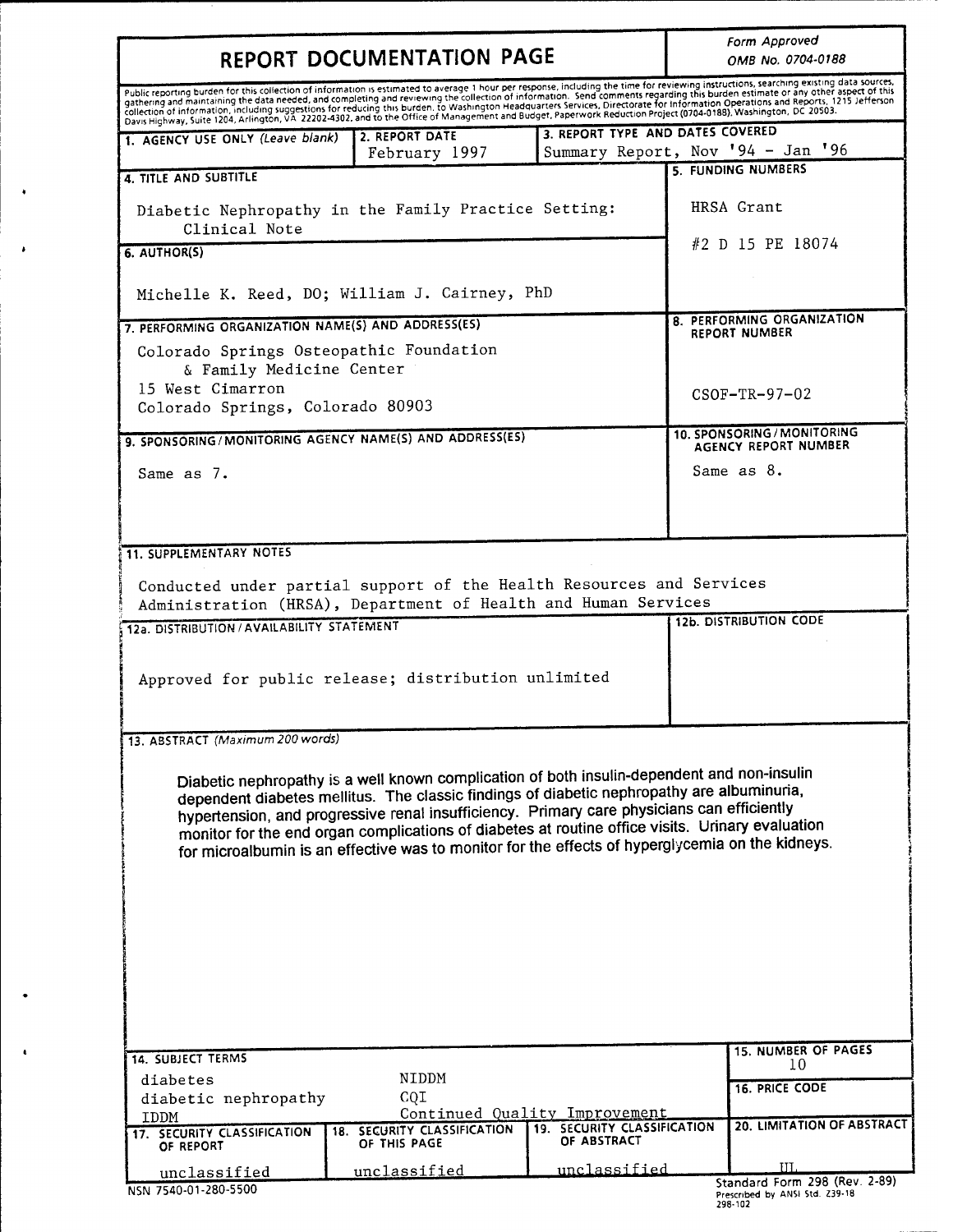#### **TABLE OF CONTENTS**

| <b>Section</b>               | Page           |
|------------------------------|----------------|
| <b>ABSTRACT</b>              | 1              |
| <b>BACKGROUND</b>            | 1              |
| <b>METHODS</b>               | $\overline{2}$ |
| <b>RESULTS</b>               | $\overline{2}$ |
| <b>MANAGEMENT STRATEGIES</b> |                |
| Assessment                   | 2              |
| Treatment                    | 3              |
| <b>CONCLUSIONS</b>           | 4              |
| <b>REFERENCES</b>            | 4              |

#### **FIGURES**

#### **Figure No.**

1. Parameters reviewed to evaluate for the end-organ complications of diabetes

2. Family Medicine Center patients with criteria for diabetic nephropathy

- 3. Sample annual diabetic exam form
- 4. End-organ systems worsened by poor glycemic control
- 5. 1/CR may be plotted versus time to predict end-stage renal disease
- 6. Age-related changes in creatinine and creatinine clearance
- 7. ACE inhibitors & calcium channel blockers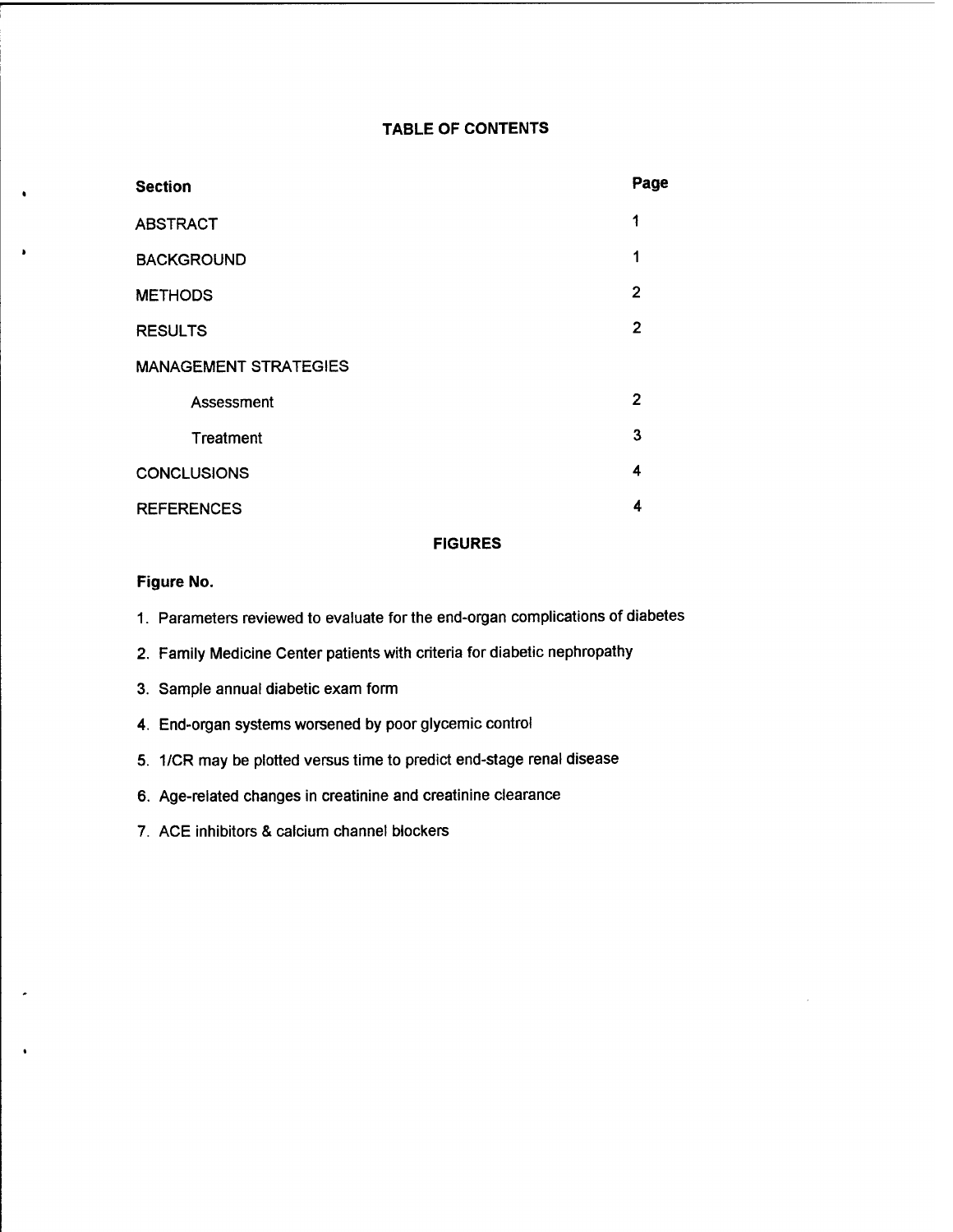### **DIABETIC NEPHROPATHY IN THE FAMILY PRACTICE SETTING: CLINICAL NOTE**

#### **ABSTRACT:**

Diabetic nephropathy is a well known complication of both insulin-dependent and non-insulin dependent diabetes mellitus. The classic findings of diabetic nephropathy are albuminuria, hypertension, and progressive renal insufficiency. Primary care physicians can efficiently monitor for the end organ complications of diabetes at routine office visits. Urinary evaluation for microalbumin is an effective was to monitor for the effects of hyperglycemia on the kidneys.

#### **BACKGROUND:**

Diabetic nephropathy is a well known syndrome of albuminuria, hypertension, and progressive renal insufficiency that was described by Kimmelsteil and Wilson in 1936. Diabetic nephropathy can progress to end-stage renal disease (ESRD), eventually leading to dialysis and to kidney transplantation.

In patients with insulin-dependent diabetes mellitus (IDDM) for 20 years, the incidence of ESRD is 40%. The incidence of ESRD in whites is lower among patients with non-insulin-dependent diabetes mellitus (NIDDM). Because there are many more people with NIDDM, the number of people with NIDDM who develop ESRD is approximately equal to the number of people with IDDM who develop ESRD. In black, hispanic, and native American populations there is a higher incidence of ESRD in NIDDM. Approximately one-third of the new cases of ESRD in the United States are associated with diabetes.<sup>1</sup>

The pathophysiology of IDDM has been well studied. On initial diagnosis of diabetes the histology of the kidney is normal. Within three years, changes typical of diabetic glomerulosclerosis appear. These include thickening of the glomerular basement membrane and mesangial expansion which together form nodular glomerular lesions. Because of the increased kidney size, there is an increase in renal blood flow and in the glomerular filtration rate. Mild microalbuminuria may be present if the blood sugars are not well controlled. Because of the increased kidney size and the hyperfiltration, the serum creatinine and the urea nitrogen concentrations are usually slightly reduced. This stage - microalbumin in the range of 15-140 mcg/dl - is called *Incipient Nephropathy. <sup>2</sup>* At this stage the nephropathy is very responsive to treatment.

After 10-15 years of IDDM the first laboratory evidence of renal damage may appear. The presence of microalbuminuria (30-300 mg per 24 hr) is an indication of renal damage. In the IDDM patients with concomitant hypertension, the presence of microalbuminuria is greatly increased. The worsening renal function leads to worsening hypertension which leads to a vicious downward spiral of renal function and quality of life. Diabetic nephropathy is diagnosed clinically when the patient has had diabetes for more than five years, has evidence of diabetic retinopathy and develops significant albuminuria (>300 mg per 24 hr) without evidence of other causes of kidney disease. When these criteria are met, the diagnosis can be made clinically without performing a renal biopsy. If the diagnosis is in doubt, a renal biopsy should be performed to look for nodular sclerosis of the giomerulus.

When clinical diabetic nephropathy has been present for about four years, the serum creatinine rises to 2 mg/dl or greater. In three additional years, about one-half of the patients will develop ESRD. The pathophysiology of diabetic nephropathy is not as clear cut in NIDDM.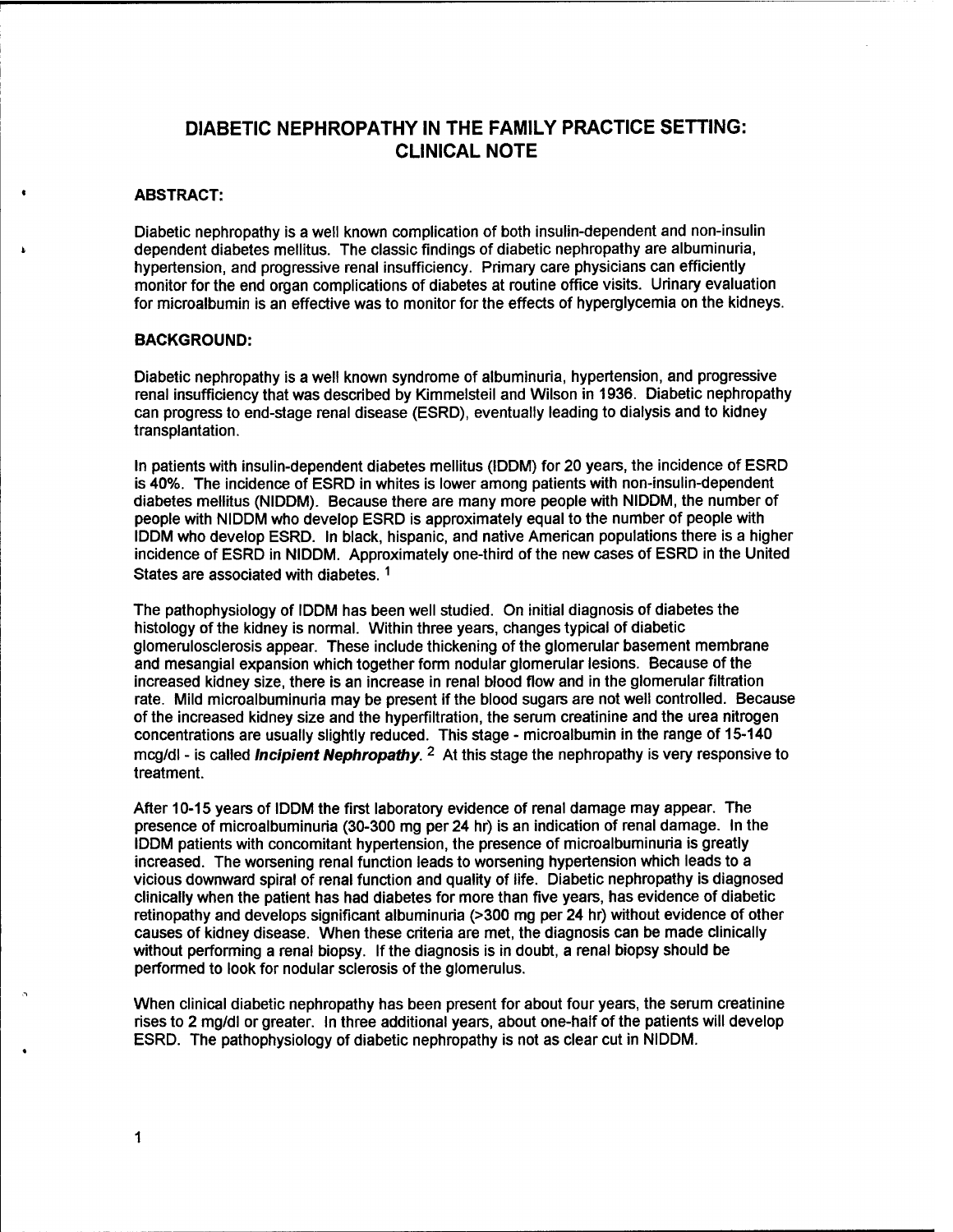Microalbuminuria is associated with the development of diabetic nephropathy. However, the precise level of microalbuminuria that is predictive of this condition has yet to be determined. In some patients, albuminuria may be due to the presence of other renal disorders such as obstructive uropathy, hypertension or atherosclerosis. It may even reflect an age-related increase in urinary albumin excretion.

The current literature shows that a strict regimen of blood sugar control and blood pressure control will reduce the morbidity caused by the end stage organ damage of diabetes mellitus. Diabetes, in specific hyperglycemia, is very rarely fatal. With the exception of diabetic ketoacidosis, most of the mortality associated with hyperglycemia is from end organ complications. The end organ damage also results in a major source of morbidity and the majority of office visits by these patients.

#### **METHODS:**

This study looked at the diabetic population at the Colorado Springs Osteopathic Foundation and Family Medicine Center (FMC). The FMC is an ambulatory care clinic whose primary emphasis is on making medical care available to the medically indigent and low income families in the area. The FMC supports a family practice residency program. At the time of the study, there were three senior residents, five junior residents, and four preceptors. In the FMC practice records reflected 52 patients with the diagnosis of diabetes, 10 patients with IDDM and 42 patients with NIDDM. This was a retrospective study of these patients by chart review. The charts were reviewed twice during the study in November 1994 and June 1995. All of the diabetic patients, Type <sup>I</sup> (IDDM) and Type II (NIDDM), were included in this review. Review parameters included hypertension, retinopathy, hyperlipidemia, proteinuria, microalbuminuria, and hemoglobinAIC (HbA1C). In each case, the parameters were used to tabulate the effects of hyperglycemia and end organ damage. (Fig. 1)

#### **RESULTS:**

The results were revealing in that, as a clinic, the FMC seemed to be very efficient at evaluating for most of the areas of potential end organ damage. The area in which the FMC was less effective was in assessing diabetic nephropathy. FMC staff more effectively utilize office tests and procedures than outside laboratory tests. However, laboratory tests are critical in the management of these patients. As previously mentioned, the criteria for diabetic nephropathy are albuminuria, retinopathy, and hypertension. In the FMC practice, 3 of 52 patients, all NIDDM, fell into this category. Another ten patients met two of the three criteria. (Fig. 2)

#### **MANAGEMENT STRATEGIES:**

#### **Assessment:**

The first step in effective management is to develop a routine to evaluate these patients. Diabetics are very complicated. One end-organ system frequently will dominate the majority of the office visits. It is very easy to get involved in the patients' immediate complaints and not take the time to step back and manage the whole person. An initial history and physical exam is performed on all new diabetic patients. Thereafter, an annual diabetic exam should be performed. This should consist of a review of the patient's history and an in-depth physical exam and laboratory evaluation. For an example of this, refer to Figure 3. These results should all be rechecked if changes in condition warrat reevaluation. Fasting finger stick blood sugar checks may be done during visits on a random basis to monitor for acute changes. Increases may signify infection or worsening glycemic control.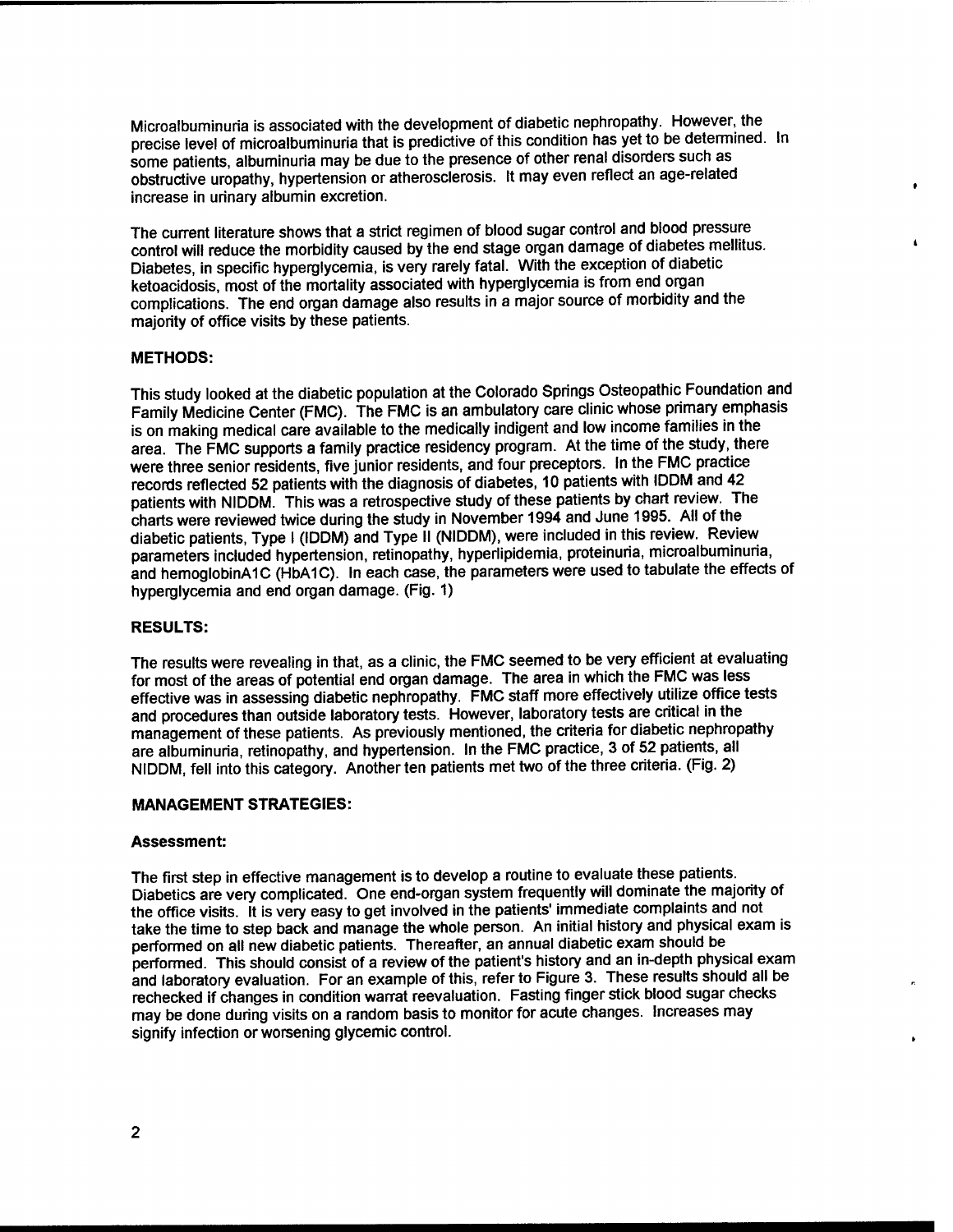#### Treatment:

The treatment plan is the most dynamic part of the care of the diabetic population. This should be individualized to meet the needs of ther specific patient while emphasizing some basic elements. All patients should receive education regarding meal planning, exercise, the differences between the types of diabetes, and treatment options. Patients also should be informed about end organ diseases which can be made worse by poor glucose control. Informed patients are then able to ask questions, gather information, and better participate in management of their disease. One of the central philosophies in management is moderation. Moderation applies not only to food and drink, but to all elements of lifestyle.

Initial treatment consists of glucose control. Much has been written on the topic and there are many different regimens for achieving good control. A good personal goal for the patient is to have as near eugiveemic blood sugars as possible. Ideally, the blood sugar range should fall between 100 and 200 mg/dl with less than 140 mg/dl being optimal. HbA1C levels also should be maintained as near normal as possible. HbA1C levels less than 8 represent excellent control. Less than 10 is fair control. The Diabetes Control and Complication Trial (DCCT) released their results in 1994.<sup>34</sup> This study was completed over nine years on isulin-dependent (Type 1) diabetics. From this study the American Diabetes Association (ADA) has released a revised version of their standards of care for diabetic patients. While it is not within the scope of this paper to cover this topic in depth, the DCCT reference provides extensive background.

The second step is blood pressure control. Many of these patients will have significant blood pressure problems. A measurement of 140 mmHg systolic and 90mmHg diastolic is a recognized hypertension standard. If the blood pressure is greater than this on three separate trials, these patients are termed hypertensive and treated. However, a rise in blood pressure, even if values remain in the normal range, may be significant. <sup>5</sup> In most cases a significant rise in blood pressure is associated with an increase in protein excretion. As well, this increase in pressure will have an effect on the eyes, carotid vessels, and coronary vessels. If this rise occurs, treatment with an Angiotensin Converting Enzyme (ACE) inhibitor or calcium channel blocker should also be considered.

A third area to consider for treatment is when a patient exhibits a microalbuminuria of 15-140 mcg/dl. This stage is called *incipient nephropathy* and is very responsive to treatment. The medications shown to be effective are likewise the ACE inhibitors and calcium channel blockers. Both agents have been well studied and are proven effective. They work at the level of the kidney to improve glomerular filtration and reduce intraglomerular pressures. <sup>6</sup> Intraglomerular pressures rise long before blood pressure rises. This leads to thickening and sclerosis of the basement membrane and mesangial expansion. On gross pathological examination the classical findings of nodular glomerular lesions can be seen. Serum renal functions show a slightly lowered BUN and CR in the incipient phase. The BUN and CR then begin to increase gradually as the nephropathy progresses. The function 1/CR can be plotted on the Y axis versus time on the X axis.<sup>7</sup> This will show a linear decline in renal function (Fig. 5). With treatment, the 1/CR curve can be moved upward and to the right. Treatment improves the renal function and lengthens the time to end-stage renal disease.

When initiating a medication, it is best to start with a low dosage to ensure that the medication is being tolerated. After 1-2 weeks the dosage is progressed until the patient is stabilized on a moderate level. Some patients will show a mild drop in blood pressure, but most of the normotensive patients will not exhibit a noticeable change. A urinalysis for microalbumin, a serum BUN and CR, and a fasting glucose should be rechecked in 3-6 months.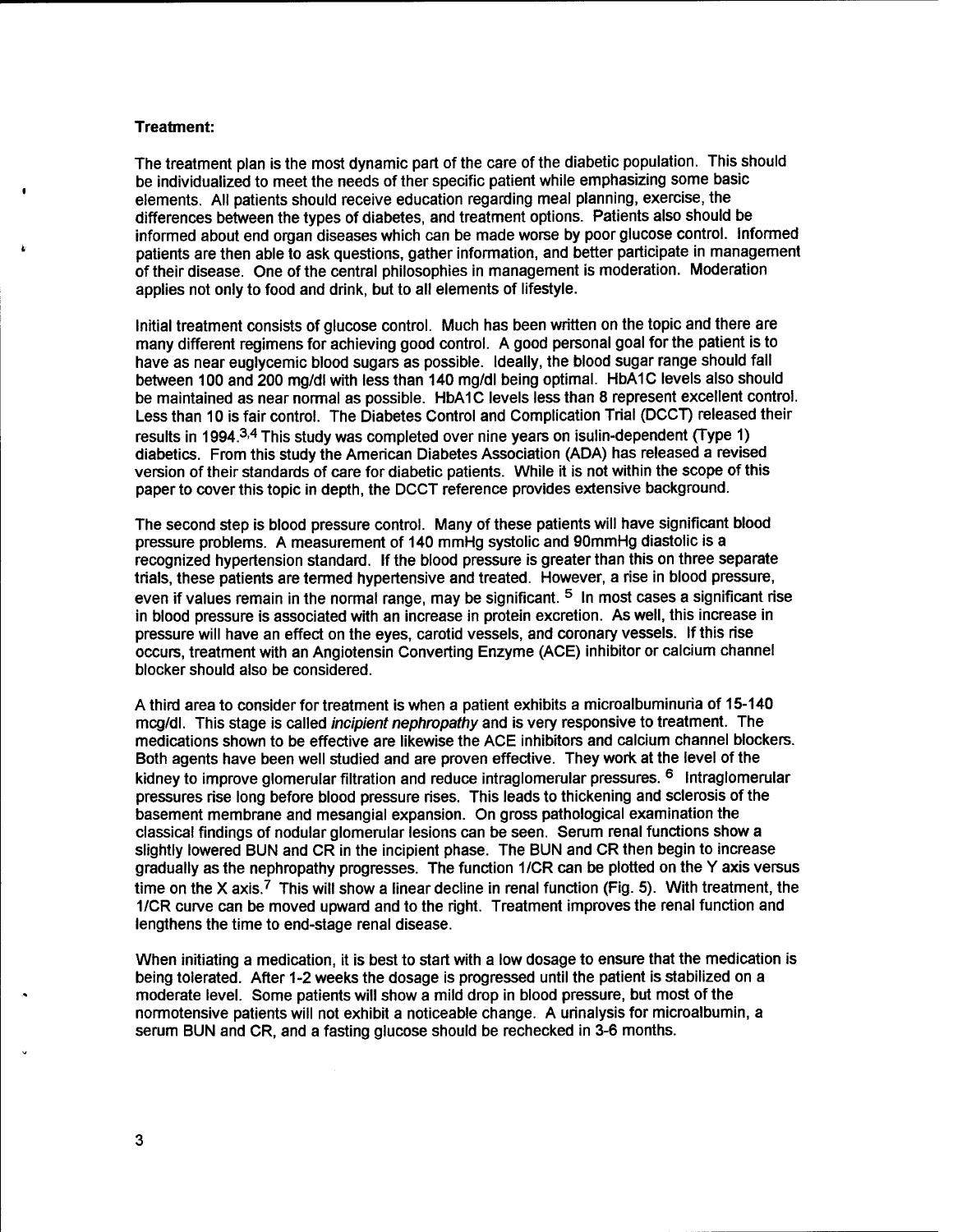The medication is increased, walking the thin line between benefit and side effects. With two different classes of medication and the availability of multiple agents within each class, side effects and adverse reactions can be decreased. This gives clinicians some prescriptive options for maximizing benefits.

#### **CONCLUSIONS:**

The management of diabetes is a difficult task. Often there are varied and multiple complaints that can trap the physician into acute care scenarios with these patients. This makes it necessary for the provider to have a well thought out treatment plan, a regularly scheduled visit schedule for the patient, and a specific agenda to complete for each visit.

At the Family Medicine Center, the physicians are now looking carefully for end-organ complications of diabetes. Diabetic nephropathy is a complication that can be positively addressed with proper monitoring and treatment. With use of the dip-stick test for microalbumin, these patients can be evaluated early for signs of incipient nephropathy. Beginning treatment in this early stage provides the greatest potential for managing this situation, altering the curve, and slowing the progression toward end-stage renal disease.

#### **REFERENCES:**

**1.** Centers for Disease Control, Department of Health and Human Services: *The Prevention and Treatment of Complications of Diabetes,* 1991, pp 51-57.

2. Carella MJ, Gossain W, Rovner DR: Early diabetic nephropathy. *Arch Int Med* 1994;154:625- 630.

3. The Diabetes Control and Complications Trial Research Group: The effect of intensive treatment of diabetes in the development and progression of long term complications in insulindependent diabetes mellitus. *New England J Med* 1993;Sep:977-985.

4. Peterson KA, Smith CK: The DCCT findings and standards of care for diabetes. *Am Fam Phys* 1995;Sep:1092-1098.

5. Kaplan NM: *Clinical Hypertension,* ed 4. Baltimore, Md, Williams & Wilkins, 1986, pp 309- 310.

6. Morgensen CE, Hansen KW, Nielsen S, Pedersen MM, Rehling M, Schmitz A: Monitoring diabetic nephropathy: Glomerular filtration rate and abnormal albuminuria in diabetic renal disease-reproducibility, progression and efficacy of antihypertensive intervention. *Am J Kidney Dis* 1993;22(1):174-187.

7. Abbott KC, Sanders LR, Bakris GL: Microalbuminuria in non-insulin-dependent diabetes mellitus. *Arch Int* Med 1994;Jan: 146-153.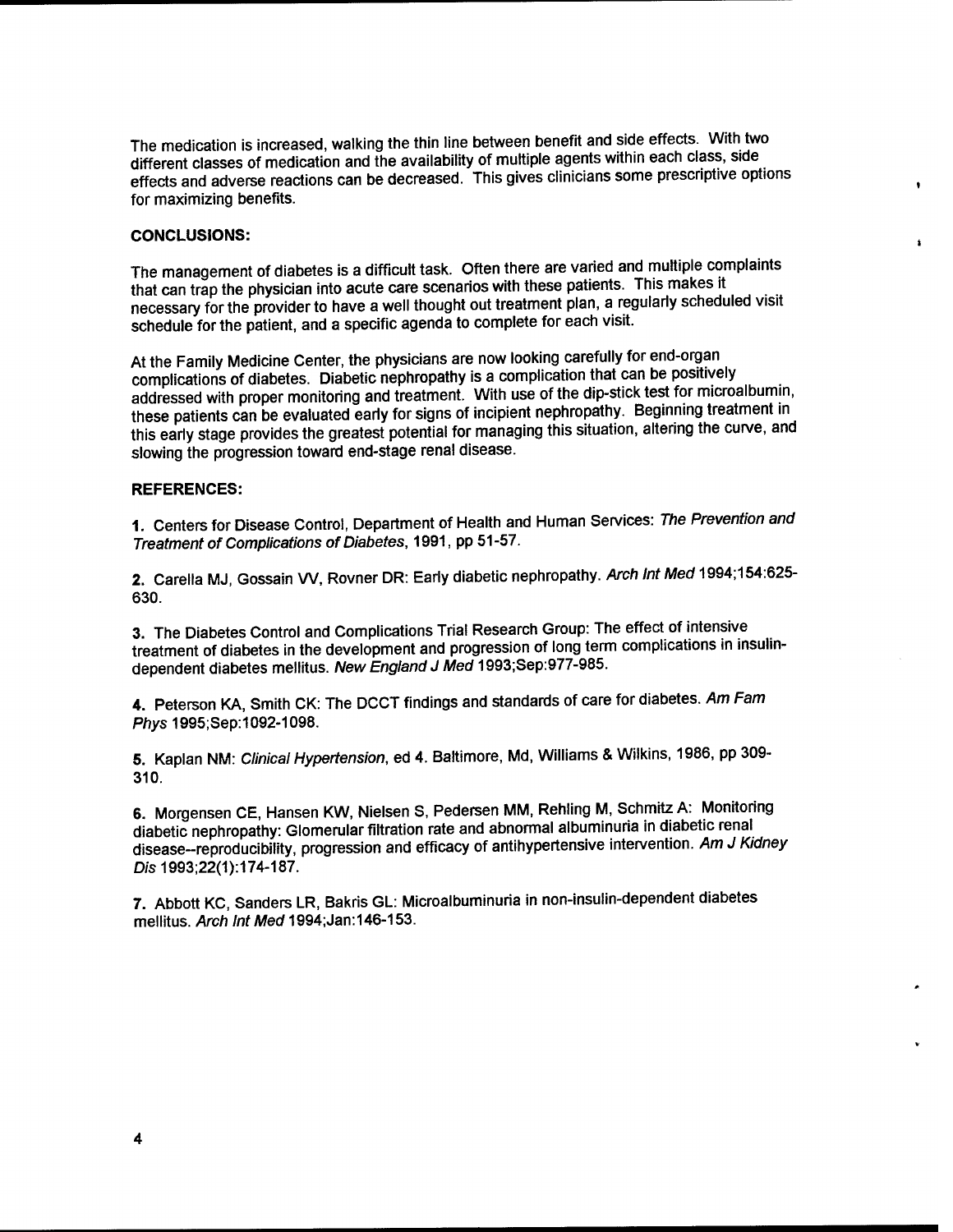## **Figure 1. Parameters reviewed to evaluate for the end-organ complications of diabetes**

 $\mathbf{r}$ 

 $\bullet$ 

 $\hat{\phantom{a}}$ 

Ù,

|                               | IDDM |      | <b>NIDDM</b> |      |
|-------------------------------|------|------|--------------|------|
| Microalbuminuria              |      |      |              |      |
| # checked                     | 2    | 20%  | 5            | 12%  |
| # positive (of those checked) | 1    | 50%  | 3            | 60%  |
| Proteinuria                   |      |      |              |      |
| # checked                     | 8    | 80%  | 33           | 79%  |
| # positive                    | 0    | 0%   | 11           | 33%  |
| Hypertension                  |      |      |              |      |
| $#$ checked                   | 10   | 100% | 42           | 100% |
| # positive                    | 2    | 20%  | 23           | 55%  |
| Retinopathy                   |      |      |              |      |
| # checked                     | 10   | 100% | 42           | 100% |
| # positive                    | 0    | 0%   | 9            | 21%  |
| HbA1C                         |      |      |              |      |
| # checked                     | 9    | 90%  | 35           | 83%  |
| # positive                    | 8    | 89%  | 25           | 71%  |
| Hyperlipidemia                |      |      |              |      |
| # checked                     | 7    | 70%  | 39           | 93%  |
| # positive                    | 2    | 29%  | 14           | 36%  |

## **Figure 2. Family Medicine Center patients with criteria for diabetic nephropathy**

| Microalbuminuria/proteinuria, Retinopathy, Hypertension |              |
|---------------------------------------------------------|--------------|
| <b>IDDM</b>                                             | <b>NIDDM</b> |
|                                                         |              |
| Retinopathy and Hypertension                            |              |
| IDDM                                                    | NIDDM        |
|                                                         |              |
| Microalbuminuria/Proteinuria and Retinopathy            |              |
| IDDM                                                    | <b>NIDDM</b> |
|                                                         |              |
| Microalbuminuria/Proteinuria and Hypertension           |              |
| <b>IDDM</b>                                             | <b>NIDDM</b> |
|                                                         |              |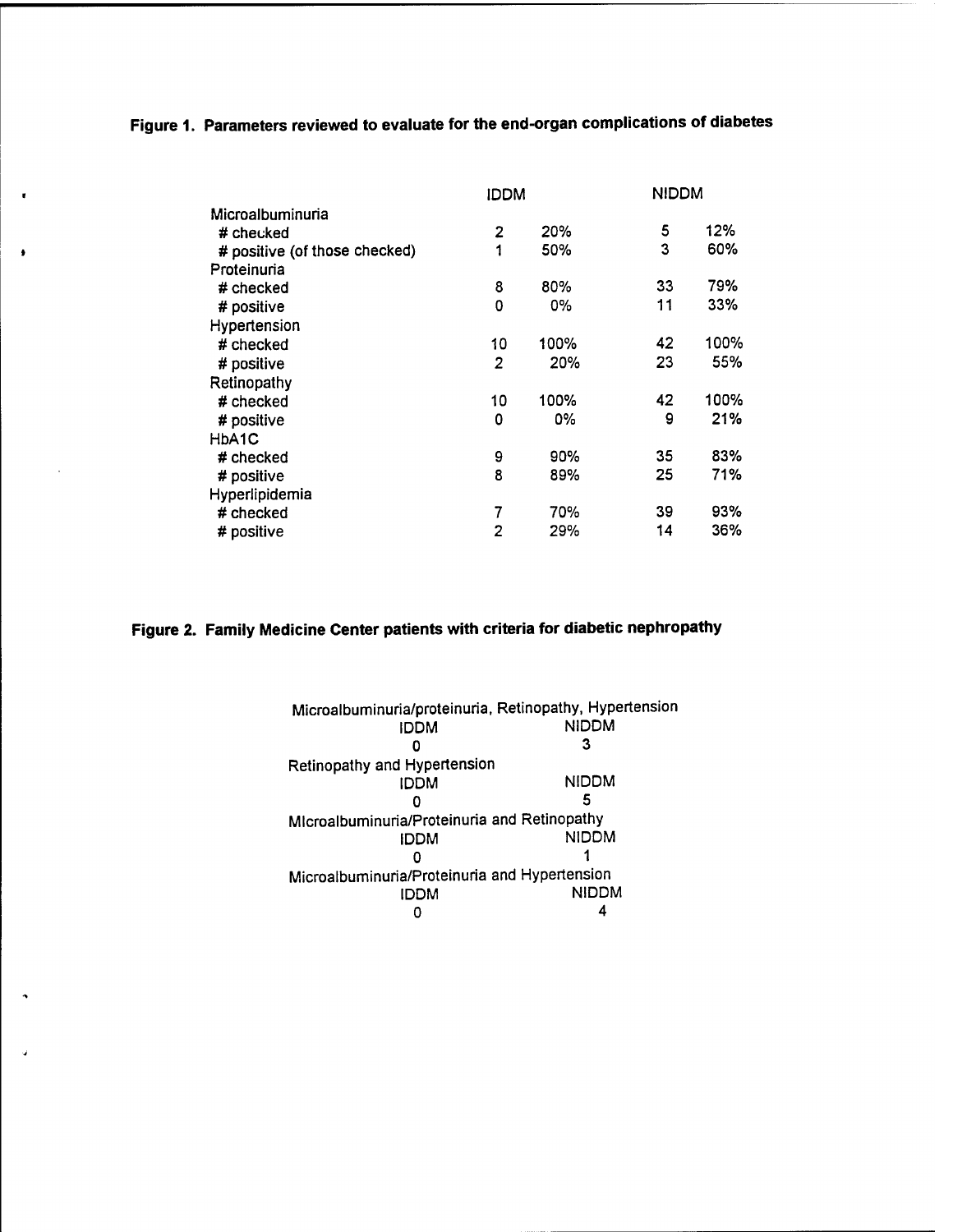**Figure 3. Sample annual diabetic exam form**

 $\bullet$ 

|            | Name                                                                                                                                                                                                                         |                                | Date                                                                              |                                                                             |
|------------|------------------------------------------------------------------------------------------------------------------------------------------------------------------------------------------------------------------------------|--------------------------------|-----------------------------------------------------------------------------------|-----------------------------------------------------------------------------|
|            | Height Weight BP Temp Pulse Resp                                                                                                                                                                                             |                                |                                                                                   |                                                                             |
|            | History CAD HTN Visual Changes Last eye exam                                                                                                                                                                                 |                                |                                                                                   | Smoking ____pack/day/year ETOH_____#/day /month /year Numbness in feet_____ |
| Physical   | Heent Ears infection hearing<br>Nose/Throat<br>Lungs Wheeze Rales Rhonchi<br>Heart Rhythm Rate Murmurs Size<br>Abd Obese Organomegally Bruits<br>Ext Cyanosis Clubbing Edema Sensation: vibratory positional<br>Gyn/Prostate | Neck Bruits Adenopathy Thyroid | Eyes Fundi AV Nicking Vessels Retinopathy<br>Foot Exam: Lesions Mails amputations |                                                                             |
| Laboratory | UA: Glucose___ Protein___ Leukocyte Esterase___ Bacteria___ Nitrite___<br>Creatinine Microalbumin<br>CBC: WBC, Hb, HCT, Platelet, differential                                                                               |                                |                                                                                   |                                                                             |
|            | SMA: Na, Cl, K, CO <sub>2</sub> , Bun, Cr, Glucose, Mg, Ca, Liver profile, HbA1C                                                                                                                                             |                                |                                                                                   |                                                                             |
|            | <b>EKG</b><br><b>Creatinine Clearance</b>                                                                                                                                                                                    |                                | Baseline TSH $T_4$ $T_3$ $T_7$                                                    |                                                                             |
| Assessment | Diabetes IDDM NIDDM Retinopathy Nephropathy Neuropathy<br>Hypertension CAD                                                                                                                                                   |                                |                                                                                   |                                                                             |
| Plan       | Individualized for each patient                                                                                                                                                                                              |                                |                                                                                   |                                                                             |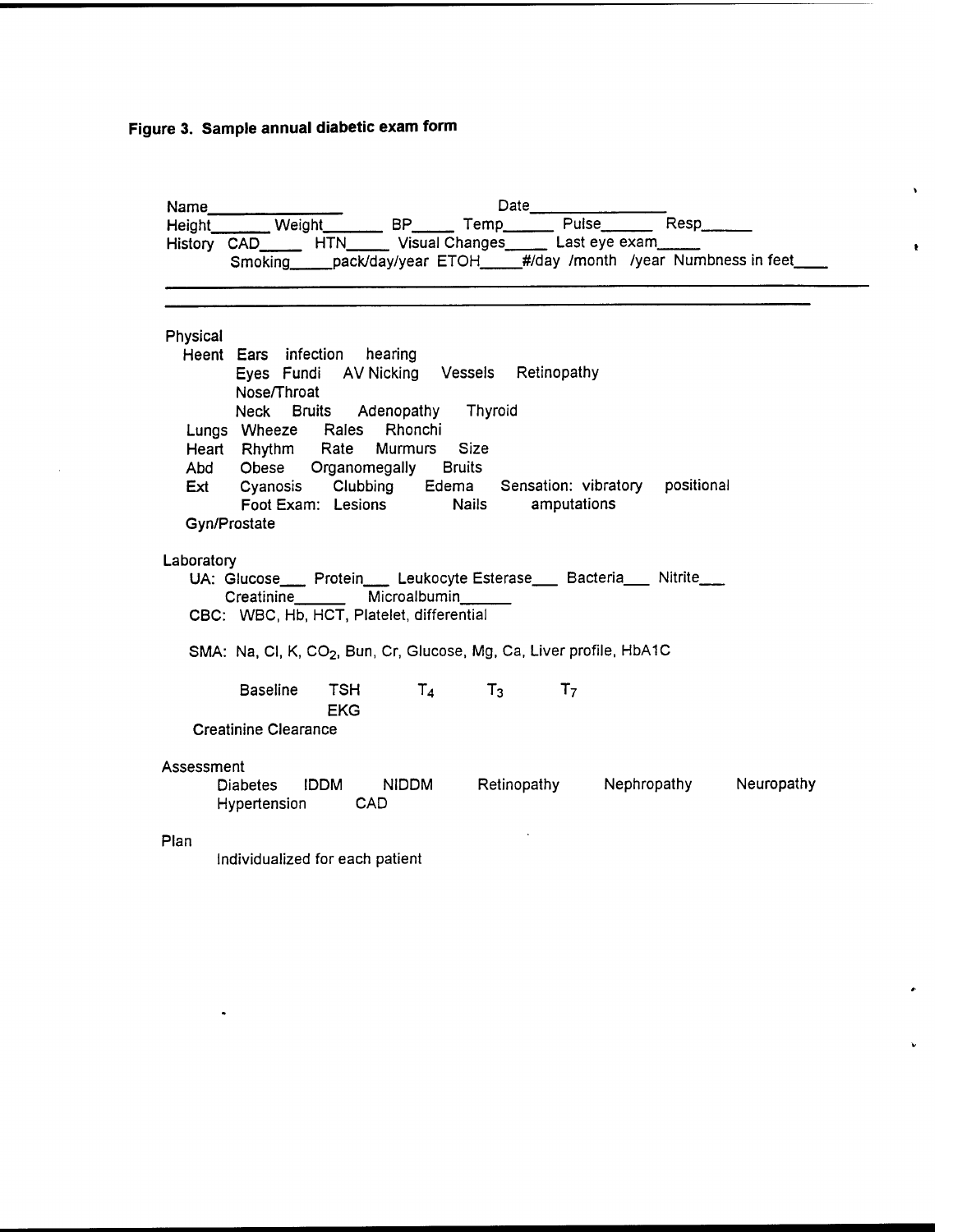# **Figure 4. End-organ systems worsened by poor glycemic control**

 $\mathbf{y}$ 

Eyes: Retinopathy, Retinal Detachments, Blindness Vascular: Coronary Artery Disease, Hypertension, Congestive Heart Failure, Atherosclerosis, Myocardial Infarction Neurologic: Strokes, Neuropathies Extremities: Amputations Renal: Nephropathy, dialysis, transplant Gastrointestinal: Gastritis, Gastroparesis General: Increased incidence of infections

**Figure 5. 1/CR may be plotted versus time to predict end-stage renal disease. This curve is moved to the right with treatment.**



TIME